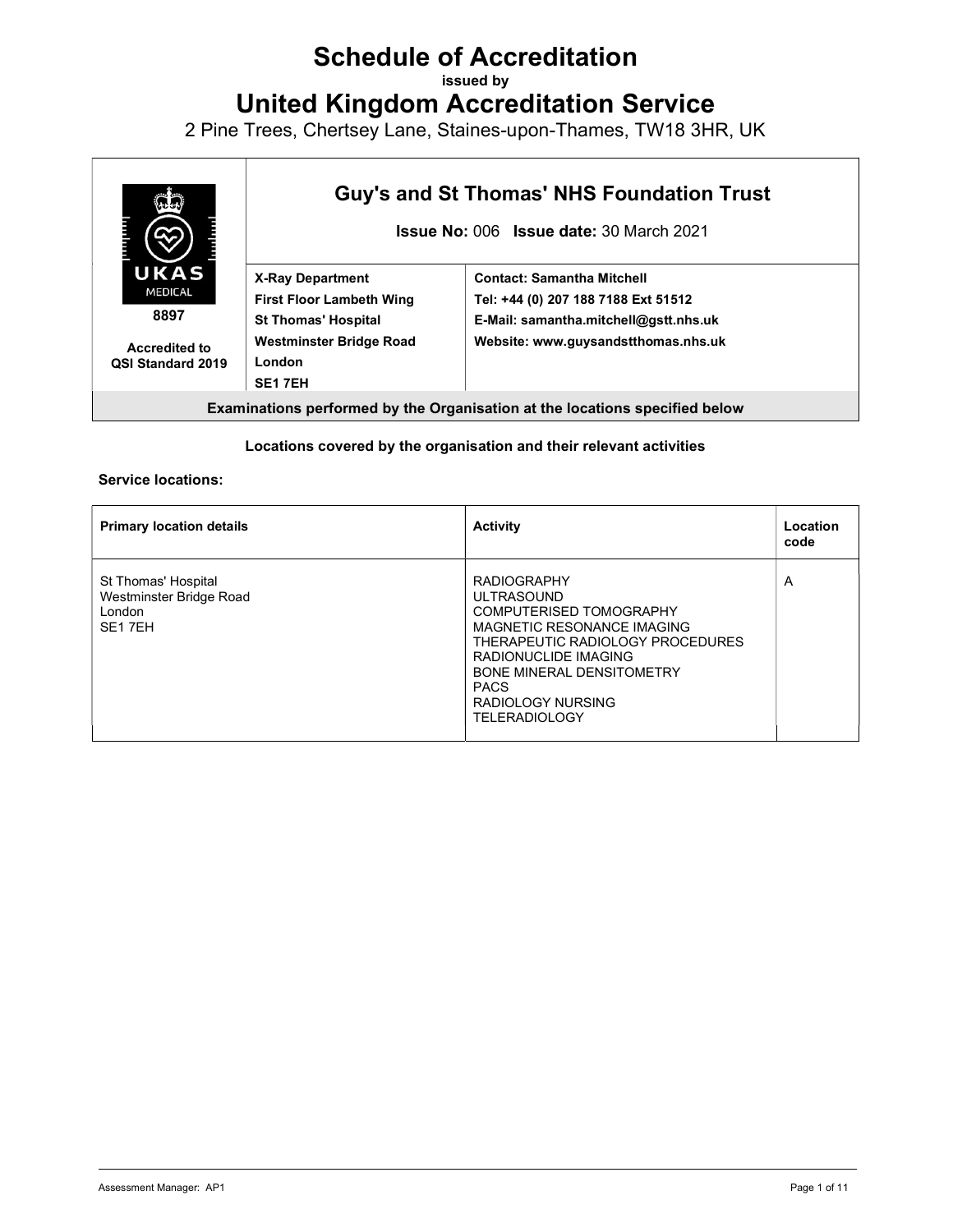

#### Activities performed away from the primary location listed above:

| Other location details with full postcode                                      | <b>Activity</b>                                                                                                                                                                                                                                                          | Location<br>code |
|--------------------------------------------------------------------------------|--------------------------------------------------------------------------------------------------------------------------------------------------------------------------------------------------------------------------------------------------------------------------|------------------|
| Evelina Children's Hospital<br>Westminster Bridge Road<br>London<br>SE17EH     | <b>RADIOGRAPHY</b><br><b>ULTRASOUND</b><br>COMPUTERISED TOMOGRAPHY<br>MAGNETIC RESONANCE IMAGING<br>THERAPEUTIC RADIOLOGY PROCEDURES<br><b>PACS</b><br><b>RADIOLOGY NURSING</b>                                                                                          | B                |
| King's College London<br>Westminster Bridge Road<br>London<br>SE17EH           | MAGNETIC RESONANCE IMAGING<br>RADIONUCLIDE IMAGING<br><b>PACS</b>                                                                                                                                                                                                        | $\mathsf{C}$     |
| Guy's Hospital<br><b>Great Maze Pond</b><br>London<br>SE <sub>1</sub> 9RT      | <b>RADIOGRAPHY</b><br><b>ULTRASOUND</b><br><b>MAMMOGRAPHY</b><br>COMPUTERISED TOMOGRAPHY<br>MAGNETIC RESONANCE IMAGING<br>THERAPEUTIC RADIOLOGY PROCEDURES<br><b>BONE MINERAL DENSITOMETRY</b><br><b>RADIONUCLIDE IMAGING</b><br><b>PACS</b><br><b>RADIOLOGY NURSING</b> | D                |
| Guy's Cancer Centre<br><b>Great Maze Pond</b><br>London<br>SE <sub>1</sub> 9RT | <b>RADIOGRAPHY</b><br><b>COMPUTERISED TOMOGRAPHY</b><br>MAGNETIC RESONANCE IMAGING<br><b>RADIONUCLIDE IMAGING</b><br><b>PACS</b>                                                                                                                                         | E                |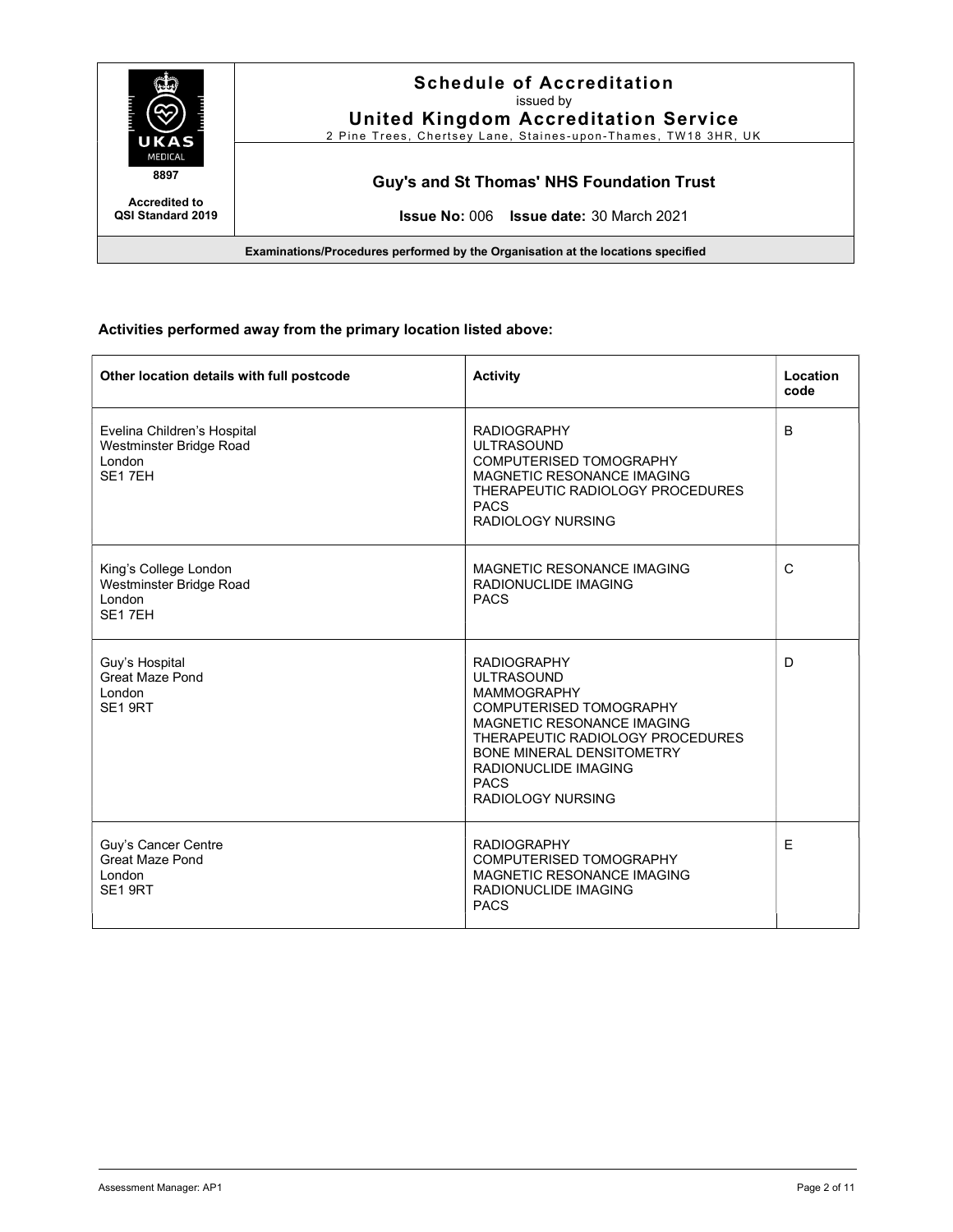

| Modality    | Type of Examination/Procedure<br>Performed                                                                                                                        | Equipment/Techniques used                                                                                              | Location<br>Code |
|-------------|-------------------------------------------------------------------------------------------------------------------------------------------------------------------|------------------------------------------------------------------------------------------------------------------------|------------------|
| Radiography | Direct digital radiography                                                                                                                                        | Siemens Aristos MX/VX/FX<br>Siemens Ysio<br>Carestream Wireless DR plate<br>retro fit<br>Fujifilm FDR Go mobile system | A                |
|             | Computed radiography                                                                                                                                              | Fujifilm FCR Capsula CR reader<br>Fujifilm Long length system<br><b>GE AMX4 Plus</b>                                   |                  |
|             | Fluoroscopy (Departmental)                                                                                                                                        | Philips MD Eleva                                                                                                       |                  |
|             | Fluoroscopy (mobiles)                                                                                                                                             | Siemens Arcadis Avantic<br>Siemens Arcadis Varic<br>Siemens CIOS Connect                                               |                  |
|             | Angiography (diagnostic and<br>interventional)                                                                                                                    | Siemens Artis Zee<br>Siemens Axiom Artis dTA<br>Philips Allura Clarity FD20                                            |                  |
|             |                                                                                                                                                                   | Medrad Mk 5 Injector<br>Medrad Mk 7 Injector                                                                           |                  |
|             |                                                                                                                                                                   | Bayer ME7 Arterion Injector                                                                                            |                  |
|             | Reporting                                                                                                                                                         |                                                                                                                        |                  |
| Ultrasound  | General ultrasound<br>Interventional ultrasound<br>Musculoskeletal ultrasound<br>Vascular ultrasound<br>Contrast enhanced ultrasound<br>Gynaecological ultrasound | Phillips Affinity Philips IU22<br>Sonosite Edge<br>Sonosite Titan<br>Philips Epiq                                      | A                |
|             | Obstetric ultrasound                                                                                                                                              | GE Voluson VE8 BT08                                                                                                    |                  |
|             | Reporting                                                                                                                                                         |                                                                                                                        |                  |
|             |                                                                                                                                                                   |                                                                                                                        |                  |

# DETAIL OF ACCREDITATION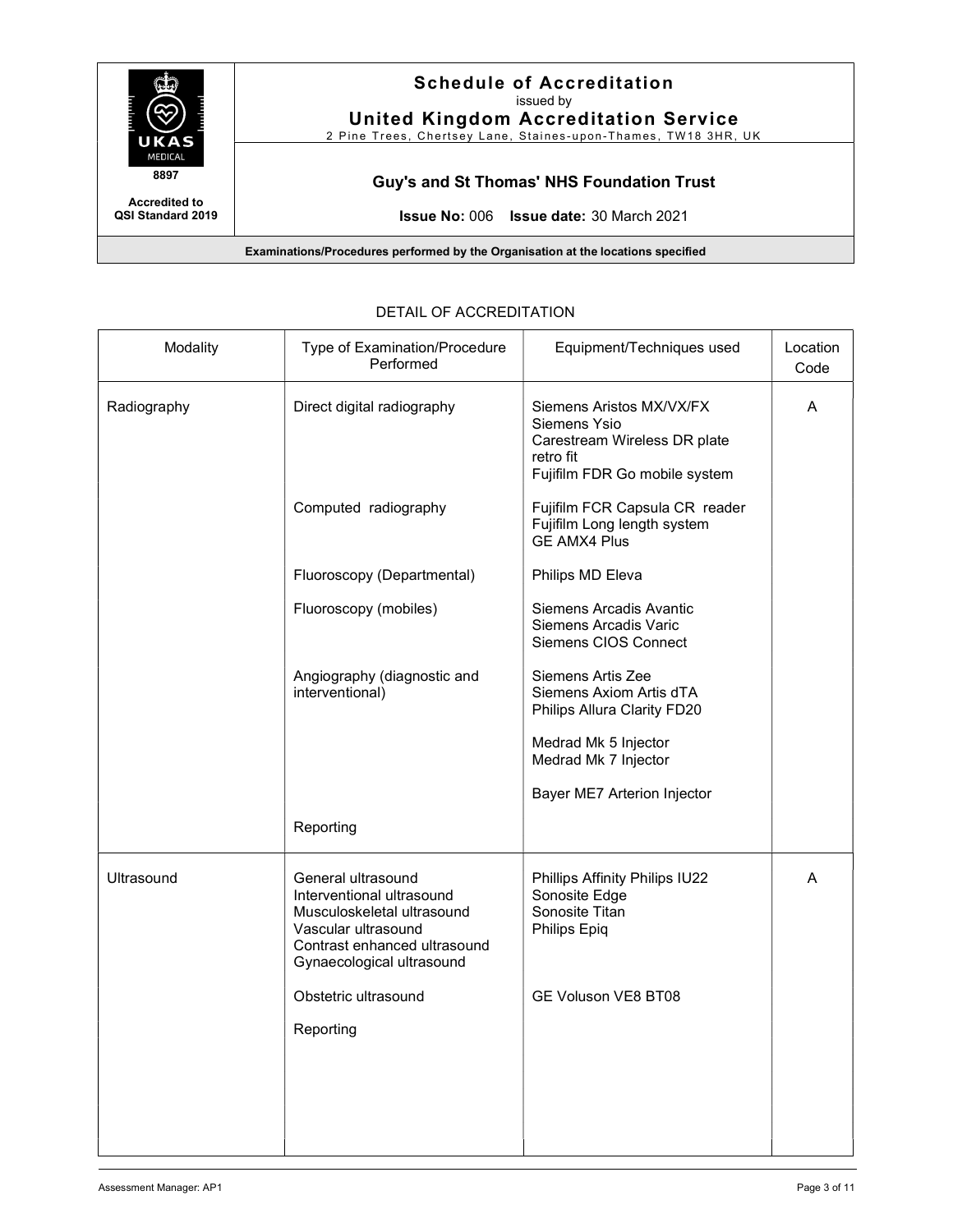

United Kingdom Accreditation Service 2 Pine Trees, Chertsey Lane, Staines-upon-Thames, TW18 3HR, UK

Guy's and St Thomas' NHS Foundation Trust

Accredited to QSI Standard 2019

Issue No: 006 Issue date: 30 March 2021

| Modality                                   | Type of Examination/Procedure<br>Performed                                                                                               | Equipment/Techniques used                                                                                                                             | Location<br>Code |
|--------------------------------------------|------------------------------------------------------------------------------------------------------------------------------------------|-------------------------------------------------------------------------------------------------------------------------------------------------------|------------------|
| Computerised<br>Tomography                 | General CT<br>Interventional CT<br>Virtual endoscopy<br>CT Angiography<br>Cardiac CT<br>Reporting                                        | Philips Brilliance 40<br>Philips Brilliance ICT 256<br><b>Siemens Somatom Force</b><br><b>EZ-EM Empower injector</b><br>Medrad Stellant D Injector    | A                |
| Magnetic Resonance<br>Imaging              | <b>General MRI</b><br>Musculoskeletal MRI<br>Neuro MRI<br>Vascular MRI<br><b>Breast MRI</b><br>Cardiac MRI<br>Reporting                  | Siemens MAGNETOM Avanto<br>Medrad Solaris Spectris Injector                                                                                           | A                |
| <b>Therapeutic Radiology</b><br>Procedures | Vascular<br>Renal<br><b>Bilary</b><br>Neurological<br>Gastro-Intestinal<br>Aortic stent grafts<br>Embolisation<br>Cardiac<br>Respiratory | Siemens Artis Zee<br>Siemens Axiom Artis dTA<br>Philips Allura Clarity FD20<br>Medrad Mk 5 Injector<br>Medrad Mk 7 Injector<br>Medrad Provis Injector | A                |
| <b>Bone Mineral</b><br>Densitometry        | <b>DEXA</b><br>Reporting                                                                                                                 | <b>GE Lunar iDXA</b>                                                                                                                                  | A                |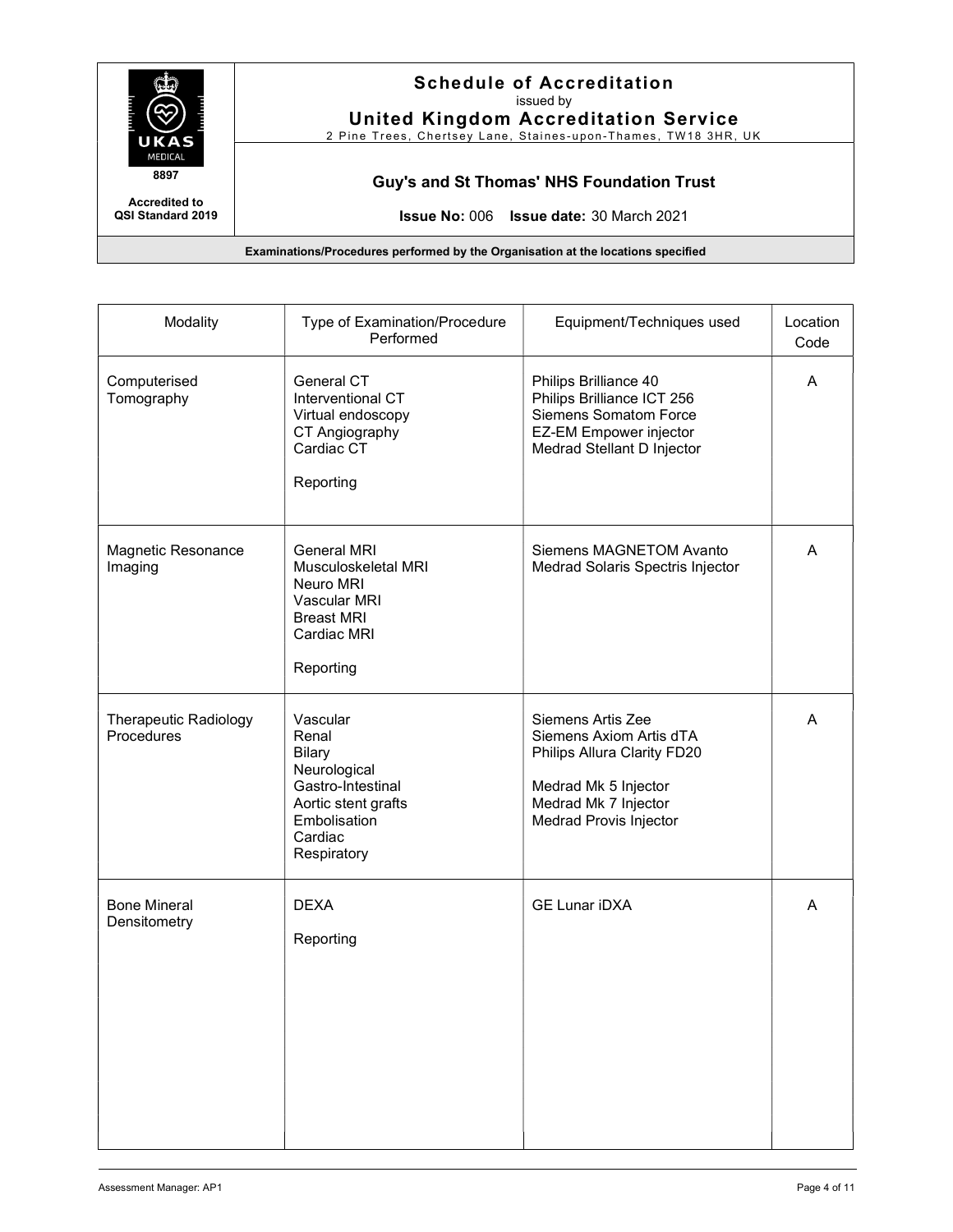

United Kingdom Accreditation Service

2 Pine Trees, Chertsey Lane, Staines-upon-Thames, TW18 3HR, UK

Guy's and St Thomas' NHS Foundation Trust

Accredited to QSI Standard 2019

Issue No: 006 Issue date: 30 March 2021

| Modality                  | Type of Examination/Procedure<br>Performed                                                                                                                                                                                                                                                                                                                                                                                                                                                                                                                                                                    | Equipment/Techniques used                                          | Location<br>Code |
|---------------------------|---------------------------------------------------------------------------------------------------------------------------------------------------------------------------------------------------------------------------------------------------------------------------------------------------------------------------------------------------------------------------------------------------------------------------------------------------------------------------------------------------------------------------------------------------------------------------------------------------------------|--------------------------------------------------------------------|------------------|
| Radionuclide Imaging      | Brain scans<br>Breast scans - Sentinel Node<br>Localisation, Lymphoscintigraphy<br>Cardiac scans - MUGA/Gated<br>Blood Pool, MPI<br>Lung / V/Q scans<br>Gastro-Intestinal scans -Meckel's<br>, Salivary Gland scans, SeHCAT<br>study, Schilling Test<br>Liver scans / Hepatobiliary /<br>Pancreatic scans<br>Renal scans - static, dynamic,<br><b>GFR</b><br>Bone scans - Static, Dynamic,<br><b>SPECT</b><br>Bone marrow scans<br>Endocrine scans - MIBG, Thyroid<br>and Parathyroid, Adrenal, Iodine<br>Whole Body, Octreotide<br>Infection scans- White cell, Anti-<br>Body Labelled, Gallium<br>Reporting | Siemens Symbia T16<br>Siemens E-Cam<br><b>Capintec Calibrators</b> | A                |
| <b>PACS</b><br><b>RIS</b> | Viewing, electronic storage,<br>reporting, transferral and retrieval<br>of diagnostic images                                                                                                                                                                                                                                                                                                                                                                                                                                                                                                                  | Sectra PACS<br><b>Wellbeing RIS</b>                                | A                |
| Radiology Nursing         | Interventional examinations<br>Fluoroscopy examinations                                                                                                                                                                                                                                                                                                                                                                                                                                                                                                                                                       | Assisting with examinations                                        | A                |
| Teleradiology             | Reporting<br>Image Transfer                                                                                                                                                                                                                                                                                                                                                                                                                                                                                                                                                                                   | In Health Reporting (Plain Film)<br>Sectra Burnbank IEP            | A                |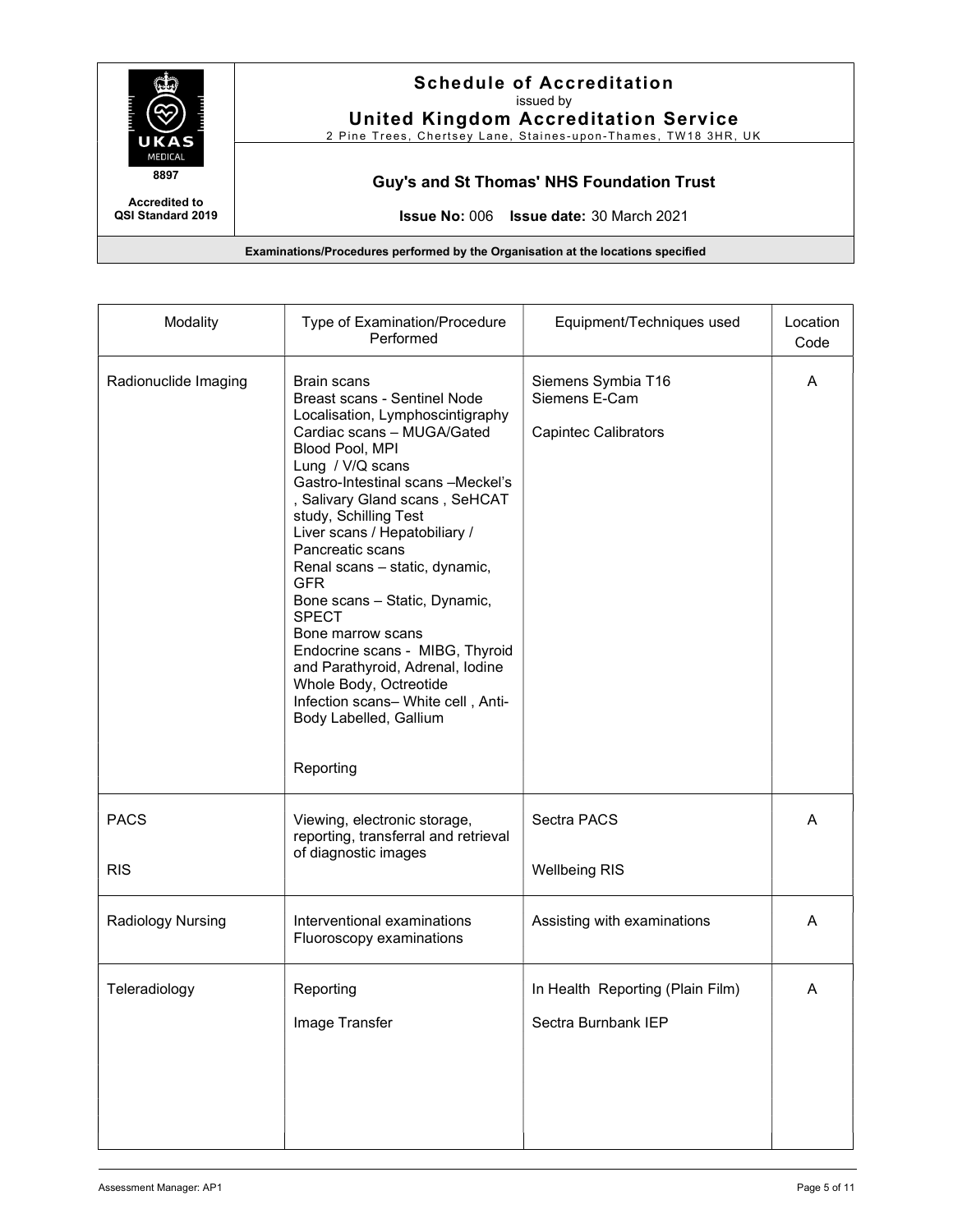

United Kingdom Accreditation Service

2 Pine Trees, Chertsey Lane, Staines-upon-Thames, TW18 3HR, UK

Guy's and St Thomas' NHS Foundation Trust

Accredited to QSI Standard 2019

Issue No: 006 Issue date: 30 March 2021

| Modality                                   | Type of Examination/Procedure<br>Performed                                                                                           | Equipment/Techniques used                                                                                        | Location<br>Code |
|--------------------------------------------|--------------------------------------------------------------------------------------------------------------------------------------|------------------------------------------------------------------------------------------------------------------|------------------|
| Radiography (Paediatric)                   | Direct digital radiography                                                                                                           | Siemens Ysio Max<br>Siemens Ysio<br>Fujifilm FDR Go mobile DR                                                    | B                |
|                                            | Computed radiography                                                                                                                 | Fujifilm FCR Capsula CR reader<br>Fujifilm Long length system<br><b>GE AMX4 Plus</b>                             |                  |
|                                            | Fluoroscopy (Departmental)                                                                                                           | Siemens Artis dMP                                                                                                |                  |
|                                            | Fluoroscopy (mobiles)                                                                                                                | Siemens Arcadis Varic                                                                                            |                  |
|                                            | Angiography (diagnostic and<br>interventional)                                                                                       | Siemens Zee Biplane<br>Covidien LF Illumina injector<br>Siemens Artis Q Biplane                                  |                  |
|                                            | Reporting                                                                                                                            |                                                                                                                  |                  |
| Ultrasound (Paediatric)                    | General ultrasound<br>Interventional ultrasound<br>Musculoskeletal ultrasound<br>Vascular ultrasound<br>Contrast enhanced ultrasound | Philips Epiq<br>Philips Affiniti                                                                                 | B                |
| Computerised<br>Tomography (Paediatric)    | Reporting                                                                                                                            |                                                                                                                  | B                |
| Magnetic Resonance<br>Imaging (Paediatric) | General MRI<br>Musculoskeletal MRI<br>Neuro MRI<br>Vascular MRI<br>Cardiac MRI<br>Reporting                                          | Siemens Aera 1.5T scanner<br>Siemens Vida 3T scanner<br>Medrad Solaris Injector<br>Covidien LF Illumina injector | B                |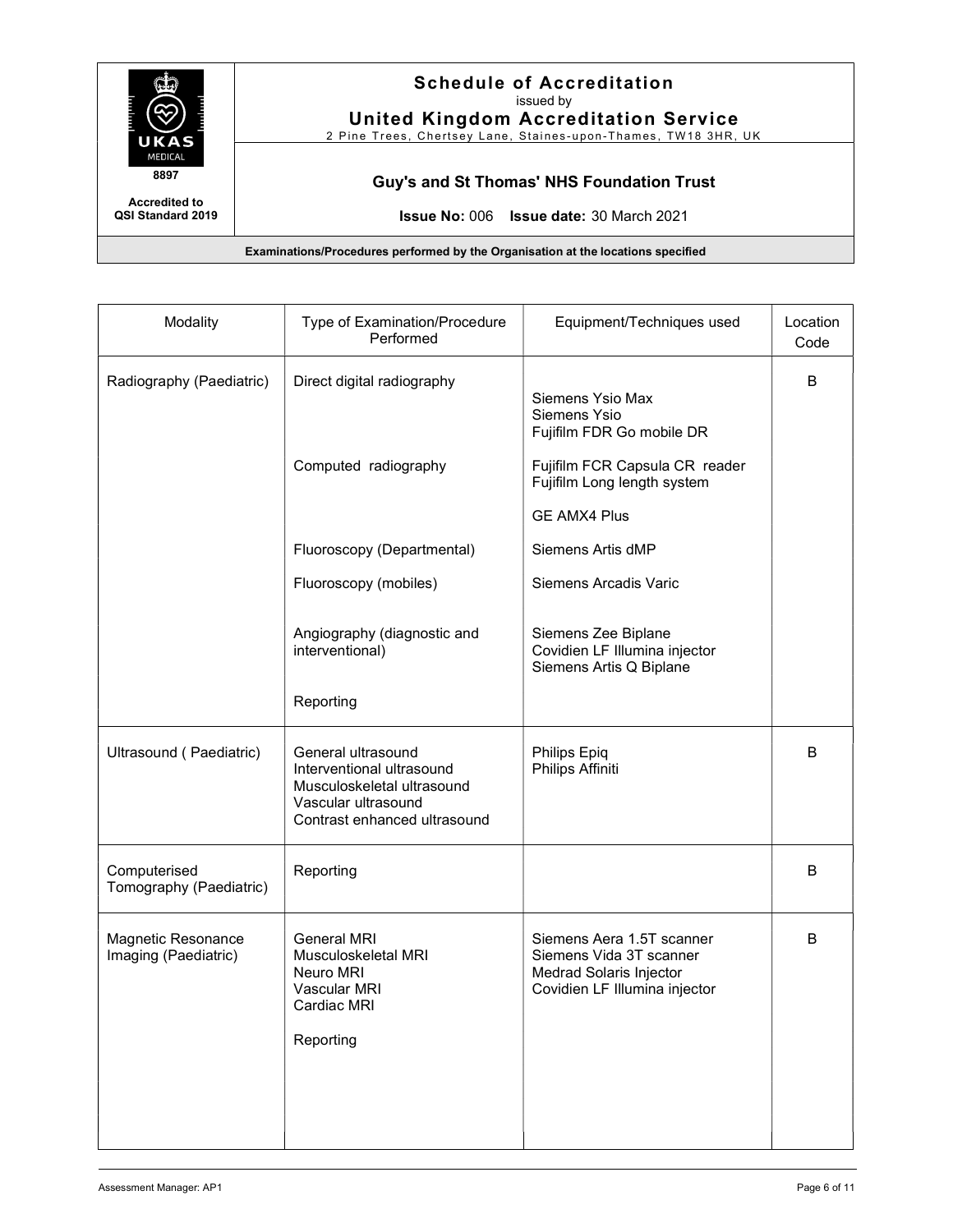

United Kingdom Accreditation Service

2 Pine Trees, Chertsey Lane, Staines-upon-Thames, TW18 3HR, UK

Guy's and St Thomas' NHS Foundation Trust

Accredited to QSI Standard 2019

Issue No: 006 Issue date: 30 March 2021

| Modality                                                            | Type of Examination/Procedure<br>Performed                                                                                               | Equipment/Techniques used                                                                                                                                                                                                                                                                                | Location<br>Code |
|---------------------------------------------------------------------|------------------------------------------------------------------------------------------------------------------------------------------|----------------------------------------------------------------------------------------------------------------------------------------------------------------------------------------------------------------------------------------------------------------------------------------------------------|------------------|
| <b>Therapeutic Radiology</b><br>Procedures (Paediatric)             | Vascular<br>Renal<br><b>Bilary</b><br>Neurological<br>Gastro-Intestinal<br>Aortic stent grafts<br>Embolisation<br>Cardiac<br>Respiratory | Siemens Zee Biplane<br>Covidien LF Illumina injector<br>Siemens Artis dMP<br>Siemens Mark V Provis injector<br>Siemens Artis Q Biplane                                                                                                                                                                   | B                |
| <b>PACS</b><br><b>RIS</b>                                           | Viewing, electronic storage,<br>reporting, transferral and retrieval<br>of diagnostic images                                             | Sectra PACS<br><b>Wellbeing RIS</b>                                                                                                                                                                                                                                                                      | B                |
| Radiology Nursing                                                   | Interventional examinations<br>Fluoroscopy examinations                                                                                  | Assisting with examinations                                                                                                                                                                                                                                                                              | B                |
| Magnetic Resonance<br>Imaging                                       | Musculoskeletal MRI<br><b>Interventional MRI</b><br>Cardiac MRI<br>MR Guided HIFU imaging                                                | Philips Achieva 3T<br>Philips Ingenia 1.5T<br>Siemens Aera 1.5T with Siemens<br>Artis<br>Q Biplane Cath Lab Hybrid System<br>Philips Sonalleve MR-HIFU system<br>Siemens 7T MRI Systems (1Tx and<br>3Tx<br>Medrad Spectris Solaris Injectors<br>Agilia SP infusion systems<br>Agilia VP infusion systems | $\mathsf{C}$     |
| Magnetic Resonance<br>imaging (neonatal,<br>paediatrtic and foetal) | Neuro MRI<br>Foetal neuro, body and placenta<br><b>MRI</b><br>Ex vivo placenta MRI                                                       | Philips Achieva NNU3T                                                                                                                                                                                                                                                                                    |                  |
|                                                                     | Reporting                                                                                                                                | CVI42 / Report 42 system                                                                                                                                                                                                                                                                                 |                  |
| Radionuclide Imaging                                                | PET CT / PET FDG / PET MRI<br>scans<br>Reporting                                                                                         | GE Discovery 710<br>Siemens Biograph mMR<br>Medrad Spectris Solaris EP<br><b>Medrad Sellent</b>                                                                                                                                                                                                          | $\mathsf{C}$     |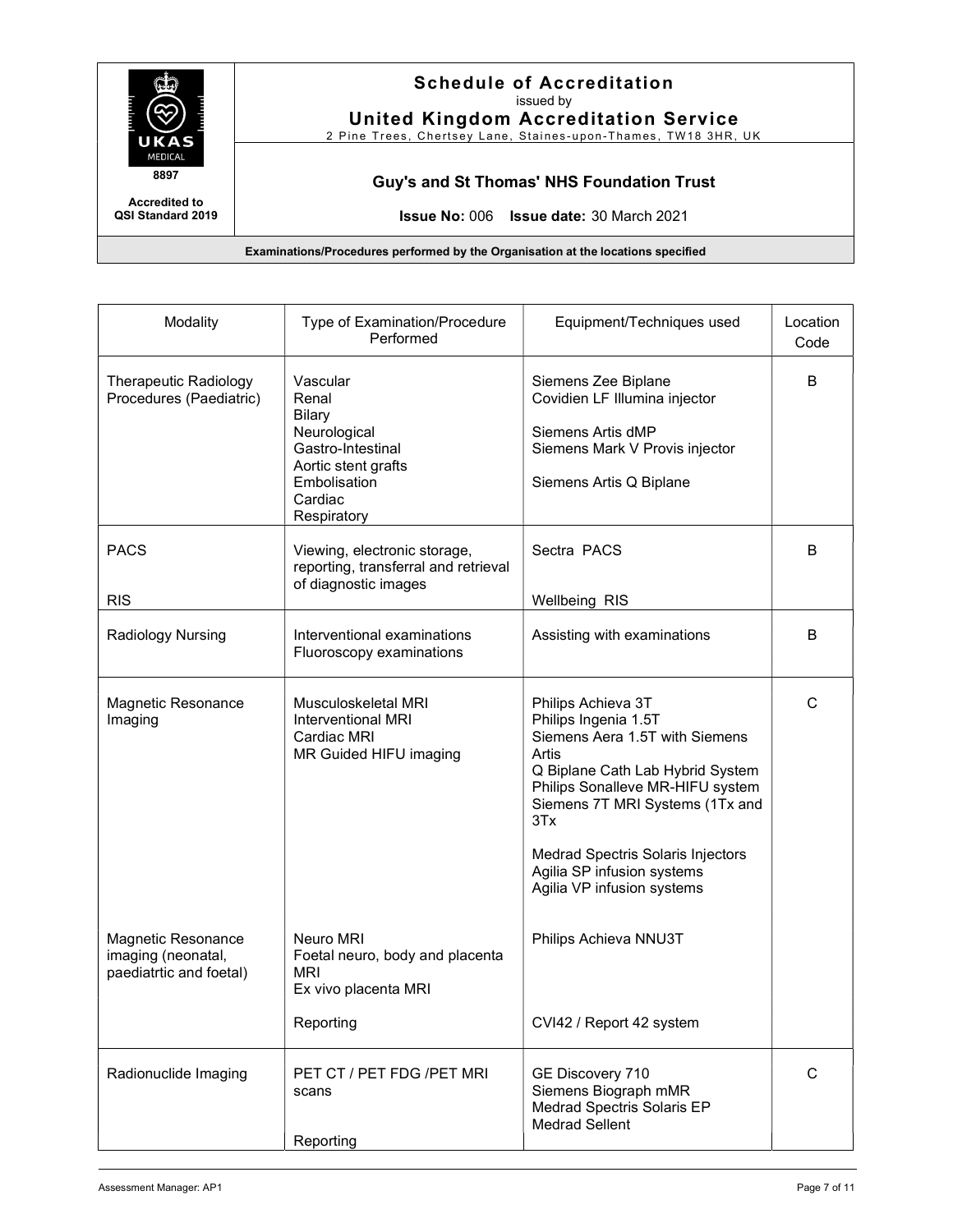

United Kingdom Accreditation Service 2 Pine Trees, Chertsey Lane, Staines-upon-Thames, TW18 3HR, UK

Guy's and St Thomas' NHS Foundation Trust

Accredited to QSI Standard 2019

Issue No: 006 Issue date: 30 March 2021

| Modality                  | Type of Examination/Procedure<br>Performed                                                                                                                                                                 | Equipment/Techniques used                                                                                                      | Location<br>Code |
|---------------------------|------------------------------------------------------------------------------------------------------------------------------------------------------------------------------------------------------------|--------------------------------------------------------------------------------------------------------------------------------|------------------|
| <b>PACS</b><br><b>RIS</b> | Viewing, electronic storage,<br>reporting, transferral and retrieval<br>of diagnostic images                                                                                                               | Sectra PACS<br><b>HSS RIS</b>                                                                                                  | C                |
| Radiography               | Direct digital radiography                                                                                                                                                                                 | Siemens ARISTOS MX<br>Carestream DRX Evolution<br>Philips DIDI 4.1<br>Philips Mobile Diagnost wDR<br>Fujifilm FDR Go Mobile DR | D                |
|                           | Computed radiography                                                                                                                                                                                       | Fujifilm Long length imaging<br>system<br><b>GE AMX 4 Plus</b><br>FujiFilm Capsula II XL CR Reader                             |                  |
|                           | Fluoroscopy (Departmental)                                                                                                                                                                                 | Philips Multi Diagnost Eleva                                                                                                   |                  |
|                           | Fluoroscopy (mobiles)                                                                                                                                                                                      | Siemens Arcadis VARIC<br>Siemens CIOS Connect<br>Siemens CIOS Connect +                                                        |                  |
|                           | Angiography (diagnostic and<br>interventional)<br>Reporting                                                                                                                                                | Siemens Artis Zee<br>Medrad Provis injector                                                                                    |                  |
| Ultrasound                | General ultrasound<br>Interventional ultrasound<br>Musculoskeletal ultrasound<br>Vascular ultrasound<br>Contrast enhanced ultrasound<br>Gynaecological ultrasound<br><b>Breast ultrasound</b><br>Reporting | Phililps Epiq<br>Philips Affiniti<br>GE Logiq E10<br>Sonosite Titan                                                            | D                |
| Mammography               | Diagnostic mammography                                                                                                                                                                                     | <b>GE Seno Essential</b><br><b>GE Pristina</b><br>Medrad Salient injector                                                      | D                |
|                           | Interventional procedures                                                                                                                                                                                  | <b>Bioptics CoreVision</b>                                                                                                     |                  |
|                           | Reporting                                                                                                                                                                                                  |                                                                                                                                |                  |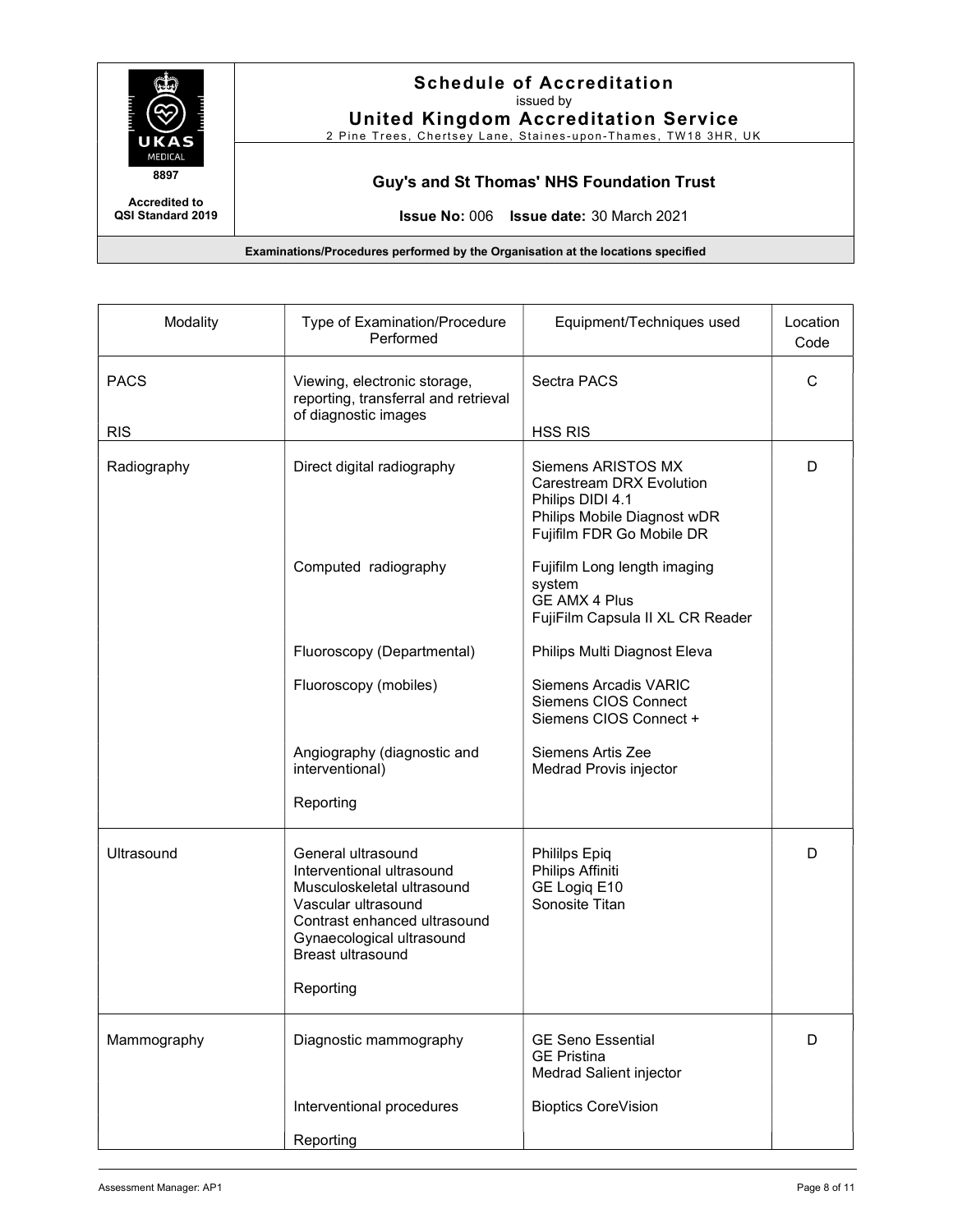

QSI Standard 2019

## Schedule of Accreditation issued by

United Kingdom Accreditation Service

2 Pine Trees, Chertsey Lane, Staines-upon-Thames, TW18 3HR, UK

Accredited to

Guy's and St Thomas' NHS Foundation Trust

Issue No: 006 Issue date: 30 March 2021

| Modality                                   | Type of Examination/Procedure<br>Performed                                                                              | Equipment/Techniques used                                                            | Location<br>Code |
|--------------------------------------------|-------------------------------------------------------------------------------------------------------------------------|--------------------------------------------------------------------------------------|------------------|
| Computerised<br>Tomography                 | General CT<br>Interventional CT<br>Virtual endoscopy<br>CT Angiography<br>Cardiac CT<br>Reporting                       | <b>Siemens Definitiion EdgePhilips</b><br><b>ICT 256</b><br>Medrad Stellant Injector | D                |
| Magnetic Resonance<br>Imaging              | <b>General MRI</b><br>Musculoskeletal MRI<br>Neuro MRI<br>Vascular MRI<br><b>Breast MRI</b><br>Cardiac MRI<br>Reporting | Siemens MAGNETOM Aera<br>Siemens Skyra 3T<br>Medrad Solaris EP Injector              | D                |
| <b>Therapeutic Radiology</b><br>Procedures | Vascular<br>Renal<br><b>Bilary</b><br>Neurological<br>Gastro-Intestinal<br>Embolisation<br>Respiratory                  | Siemens Artis Zee<br>Medrad Provis injector                                          | D                |
| <b>Bone Mineral</b><br>Densitometry        | <b>DEXA</b><br>Reporting                                                                                                | Hologic QDR Series Discovery A                                                       | D                |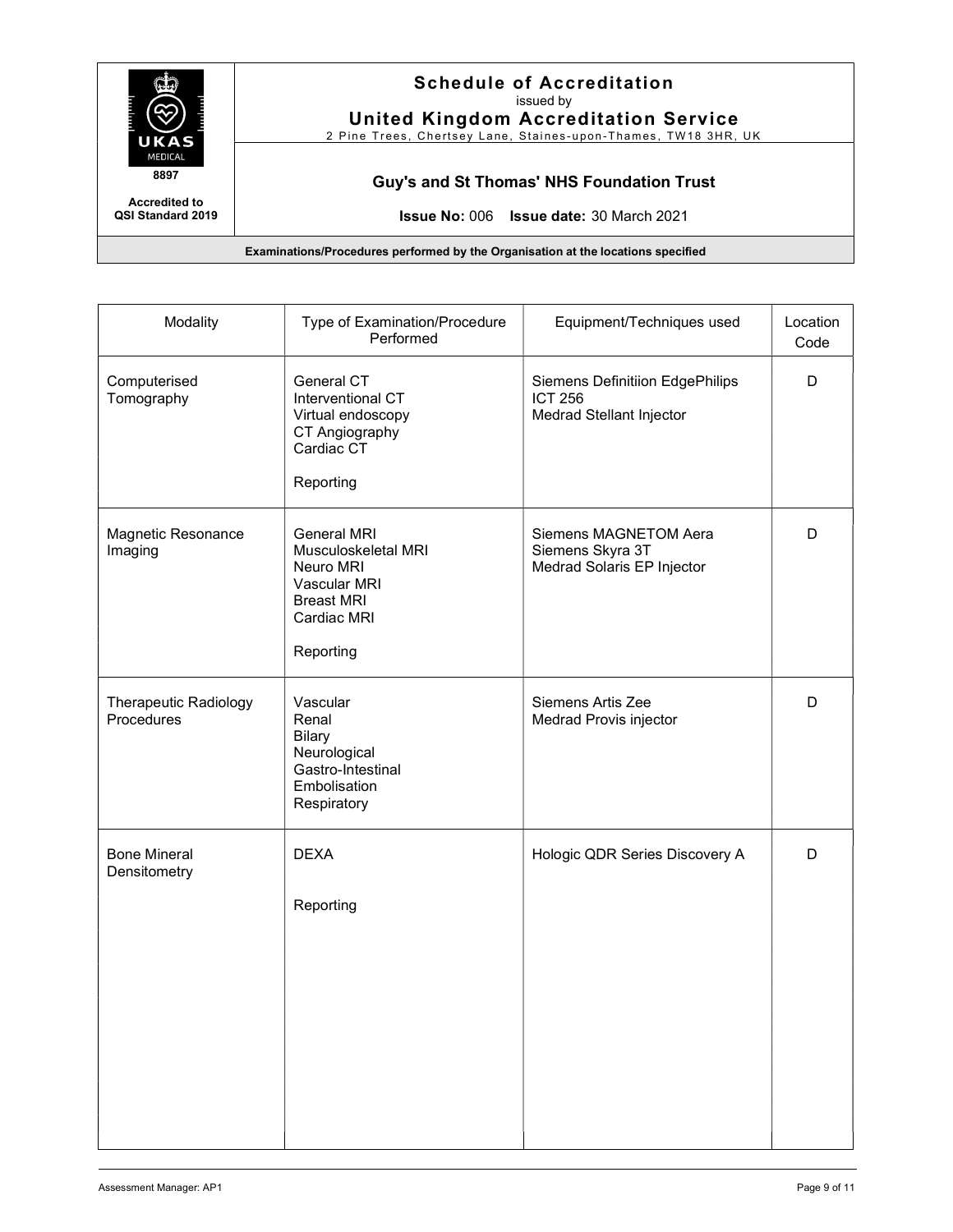

United Kingdom Accreditation Service

2 Pine Trees, Chertsey Lane, Staines-upon-Thames, TW18 3HR, UK

Guy's and St Thomas' NHS Foundation Trust

Accredited to QSI Standard 2019

Issue No: 006 Issue date: 30 March 2021

| Modality                   | Type of Examination/Procedure<br>Performed                                                                                                                                                                                                                                                                                                                                                                                                                                                                                                                                                     | Equipment/Techniques used                                                                                             | Location<br>Code |
|----------------------------|------------------------------------------------------------------------------------------------------------------------------------------------------------------------------------------------------------------------------------------------------------------------------------------------------------------------------------------------------------------------------------------------------------------------------------------------------------------------------------------------------------------------------------------------------------------------------------------------|-----------------------------------------------------------------------------------------------------------------------|------------------|
| Radionuclide Imaging       | Brain scans<br>Breast scans - Sentinel Node<br>Localisation, Lymphoscintigraphy<br>Cardiac scans - MUGA/Gated<br>Blood Pool, MPI<br>Lung / V/Q scans<br>Gastro-Intestinal scans -Meckel's<br>, Salivary Gland scans, SeHCAT<br>study,<br>Liver scans / Hepatobiliary /<br>Pancreatic scans<br>Renal scans - static, dynamic,<br><b>GFR</b><br>Bone scans - Static, Dynamic,<br><b>SPECT</b><br>Bone marrow scans<br>Endocrine scans - MIBG, Thyroid<br>and Parathyroid, Adrenal, Iodine<br>Whole Body, Octreotide<br>Infection scans- White cell, Anti-<br>Body Labelled, Gallium<br>Reporting | Siemens Intevo Bold 3<br>Siemens Intevo Bold 4<br>Siemens Symbia 1<br>Siemens Symbia 2<br><b>Capintec Calibrators</b> | D                |
| <b>PACS</b><br><b>RIS</b>  | Viewing, electronic storage,<br>reporting, transferral and retrieval<br>of diagnostic images                                                                                                                                                                                                                                                                                                                                                                                                                                                                                                   | Sectra PACS<br><b>Wellbeing RIS</b>                                                                                   | D                |
|                            |                                                                                                                                                                                                                                                                                                                                                                                                                                                                                                                                                                                                |                                                                                                                       |                  |
| Radiology Nursing          | Interventional examinations<br>Fluoroscopy examinations                                                                                                                                                                                                                                                                                                                                                                                                                                                                                                                                        | Assisting with examinations                                                                                           | D                |
| Radiography                | Direct digital radiography                                                                                                                                                                                                                                                                                                                                                                                                                                                                                                                                                                     | Phillips Digi Diagnost                                                                                                | E.               |
| Computerised<br>Tomography | General CT<br>CT Angiography                                                                                                                                                                                                                                                                                                                                                                                                                                                                                                                                                                   | Siemens Force<br>MedRad Injector                                                                                      | Е                |